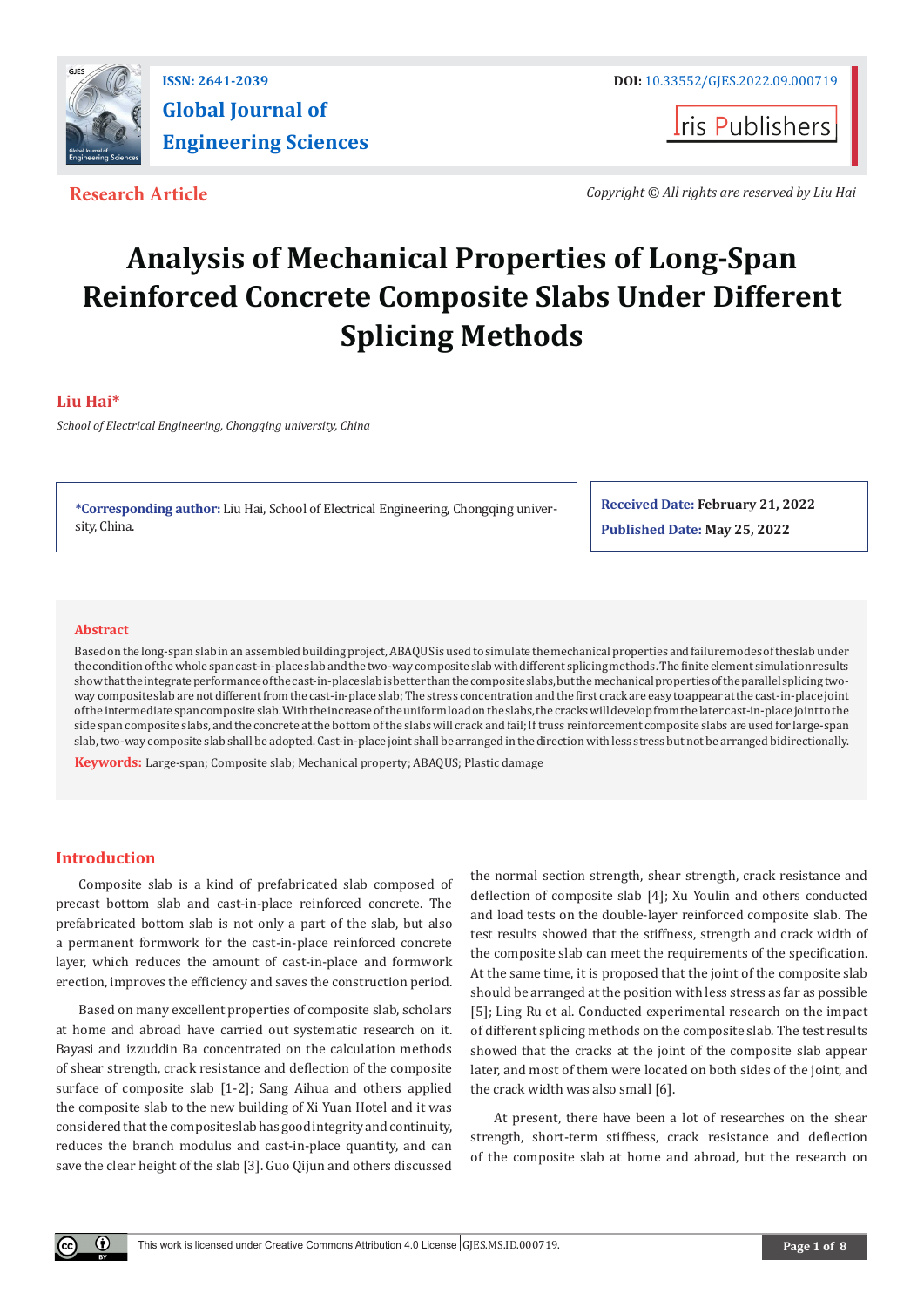the mechanical properties of the composite slab under different splicing methods is slightly insufficient, especially when the slab span is large, the joint mode directly affects the bearing capacity and seismic performance of the composite slab. Furthermore, document [7] stipulates that "prestressed concrete precast slab should be used for composite slab with span greater than 6m", but it is not clear whether truss reinforcement can be used for composite slab when the slab span is greater than 6m. Based on the above two research gaps, combined with the particularity of the engineering projects currently contacted by our company, ABAQUS is used to simulate a long-span slab in the project, analyze the mechanical

properties of the composite slab under different splicing methods, and compare it with the integral cast-in-place slab, so as to lay a foundation for subsequent design and construction.

### **Design of Truss Reinforced Composite Slab**

The large-span slab is taken from an actual project. as shown in Figure 1, the span is  $8000 \text{mm} \times 9000 \text{mm}$  and the thickness is 220mm. The reinforcements are double layers two-way reinforcement whose specification is 10@150. If the composite slab is adopted, the thickness of the prefabricated bottom slab is 60mm and the thickness of the cast-in-place layer is 160mm.



According to the relevant provisions of documents [7-8], the slab adopts two-way composite slab, the width of post cast strip between slabs is 300mm, and the anchorage length of stressed reinforcement at the bottom of precast slab extending into the cast-in-place strip is 290mm. The reinforcement of single two-way composite slab is shown in Figure 2.

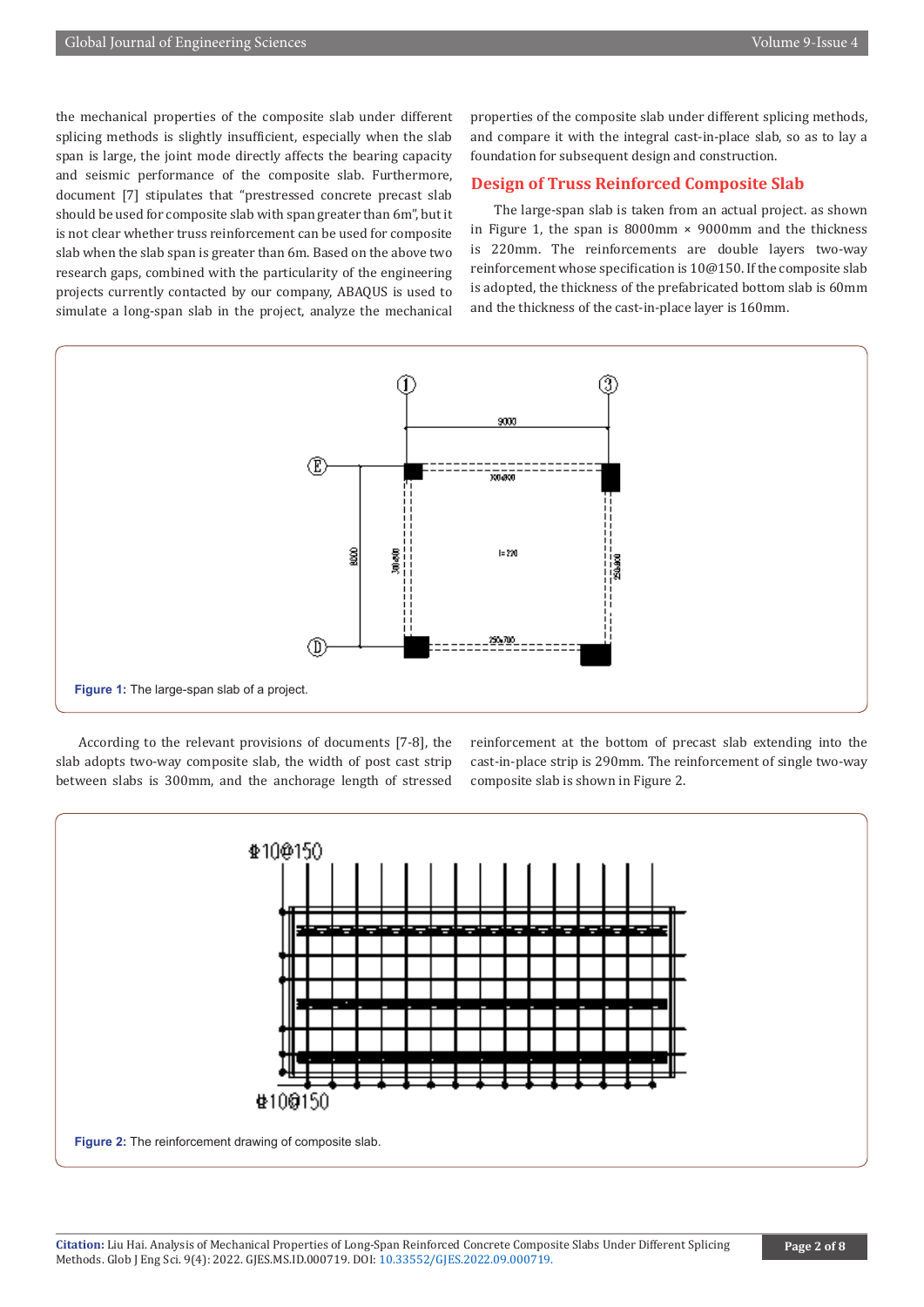#### **Analysis Model of ABAQUS**

At present, there are two types of reinforced concrete finite element models: separated model and integral model. The separated model is to model the reinforcement and concrete respectively, that is to say the concrete is simplified into solid elements, and the reinforcement is simplified into beam elements or truss elements. The bonding and sliding between reinforcement and concrete can be simulated by setting contact relationship or adding corresponding interface elements. The integral model disperses the reinforcement in the whole element according to the proportion of the reinforcement in the element. The calculation cost of the whole model is the lowest and the accuracy is low. In this paper, the strain distribution and plastic damage of reinforcement and concrete need to be simulated respectively, so the separated model with high accuracy is adopted.

#### **Elements type**

Concrete is an isotropic material, which can be considered as a uniform solid element. In ABAQUS, the eight-node hexahedral element C3D8R can be used for simulation. This element has two properties: tensile cracking and crushing; The reinforcement can be simulated by two node linear truss element T3D2, which can only bear the action of uniaxial tension and pressure.

#### **Material constitutive parameters**

The simulated reinforcement can be regarded as an ideal elastic-plastic material, and the plastic damage model is adopted for concrete. The model of slab reinforcement is HRB400 (grade III steel), the strength grade of concrete is C30, the measured yield strength of reinforcement is 472MPa, and the measured standard value of concrete axial compressive strength is 22.8MPa. According to "code for design of concrete structures GB50010-2010" [9], the constitutive parameters of reinforcement and concrete can be obtained, that is, the elastic modulus of concrete is taken as 2×10N/ mm<sup>2</sup>, and the Poisson's ratio is taken as 0.2; The elastic modulus of reinforcement is taken as  $2\times10N/mm^2$ , and the Poisson's ratio is taken as 0.3.

The double linear constitutive model is selected for reinforcement and the plastic damage model is selected for concrete, and the development or crushing of concrete cracks can be judged by plastic damage parameters. In the process of ABAQUS simulation, the plastic damage parameters will reduce the stiffness matrix of concrete after damage, so as to achieve the purpose of simulating the damage evolution process of concrete and can accurately reproduce the failure process of tensile cracking or crushing of concrete materials. Therefore, the introduction of plastic damage parameter is of great significance to explore the mechanical failure characteristics of composite slabs.

Appendix C of "code for design of concrete structures Gb50010- 2010" gives the calculation method of tensile damage parameter d and compression damage parameter  $d_e$ , as shown in formula (1)  $\sim$ formula (5).

$$
d_{t} = \begin{cases} 1 - \rho_{t} \left[ 1.2 - 0.2x^{5} \right] & x \le 1 \\ 1 - \frac{\rho_{t}}{\alpha_{t} \left( x - 1 \right)^{1.7} + x} & x > 1 \end{cases} \tag{1}
$$

$$
\sigma = (1 - d_{t}) E_{c} \varepsilon_{c,x} = \frac{\varepsilon}{\varepsilon_{c,x}}, \rho_{t} = \frac{f_{c,x}}{E_{c} \varepsilon_{c,x}}
$$
  

$$
\sigma = (1 - d_{t}) E_{c} \varepsilon_{c,x} = \frac{\varepsilon}{\varepsilon_{c,x}}, \rho_{t} = \frac{f_{c,x}}{E_{c} \varepsilon_{c,x}}
$$
(2)

$$
\sigma = (1 - d_c) E_c \varepsilon_{c,x} = \frac{\varepsilon}{\varepsilon_{c,x}}, \rho_c = \frac{f_{c,x}}{E_c \varepsilon_{c,x}}
$$

$$
d_c = \begin{cases} 1 - \frac{\rho_c n}{n - 1 + x^n} & x \le 1 \\ 1 - \frac{\rho_c}{\alpha_c (x - 1)^2 + x} & x > 1 \end{cases}
$$
(3)

$$
\sigma = (1 - d_{c}) E_{c} \varepsilon_{c,x} = \frac{\varepsilon}{\varepsilon_{c,x}}, \rho_{c} = \frac{f_{c,x}}{E_{c} \varepsilon_{c,x}} \tag{4}
$$

$$
n = \frac{E_{\rm c} \mathcal{E}_{\rm c,x}}{E_{\rm c} \mathcal{E}_{\rm c,x} - f_{\rm c,x}} \tag{5}
$$

In the above formula,  $f_{t,r}$  and  $f_{c,r}$  respectively represent the representative value of concrete uniaxial tensile strength, the value of  $f_{\text{r}}$  ris 2.01mpa, and the measured value of  $f_{\text{c}}$  ris 22.8MPa;  $\varepsilon_{\rm r}$  and  $\varepsilon_{\rm c}$  respectively represent the peak tensile strain and compressive strain corresponding to the representative value of uniaxial tensile strength and uniaxial compressive strength, and the corresponding values are  $9.52 \times 10^{-5}$  and  $1.52 \times 10^{-3}$ ;  $\alpha$  and  $\alpha$  respectively represent the parameter values of the descending section of the stress-strain curve of concrete under uniaxial tension and compression, which can be obtained according to the linear interpolation method,  $\alpha_{\rm t}$  and  $\alpha_{\rm c}$  then the values of and are taken as 1.26 and 0.92 respectively.

Guo [10] and others obtained the tensile stress-strain curve of concrete through the material property test, as shown in Figure 3. At the same time, they gave the location of each key point and the crack width of corresponding concrete when the concrete was damaged, as shown in Table 1.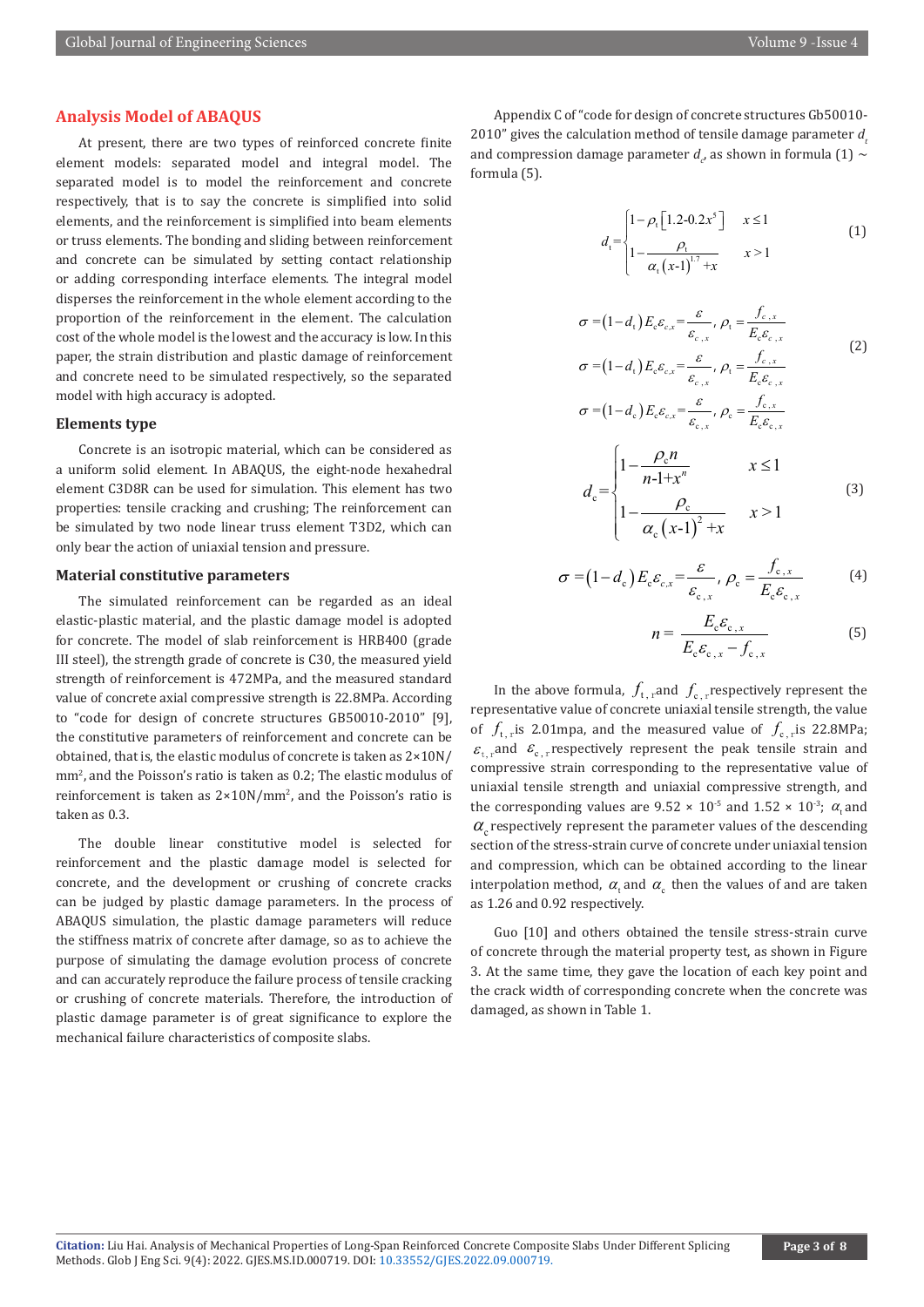| <b>Key Point</b>         | <b>Crack Condition</b> | <b>Crack Width /mm</b> |                 |
|--------------------------|------------------------|------------------------|-----------------|
| $0 \sim A \sim C \sim E$ | initial cracking       | $0.04 - 0.08$          | < 0.6           |
| $E \sim F$               | crack development      | $0.1 - 0.2$            | $0.6 \sim 0.92$ |
| after point F            | crack penetration      | >0.2                   | >0.92           |





#### **Contact and boundary conditions**

Because the expansion coefficients of reinforcement bar and concrete are similar, and the ribbed reinforcement bar can enhance the bonding performance with concrete, the simulation process considers that the relative slip between reinforcement bar and concrete can also be ignored, and the embedded region command can be used to restrict them together; At the same time, it is considered that the deformation of the prefabricated bottom plate of the composite slab is coordinated with that of the cast-in-place layer. According to a lot of experimental studies, the artificial roughening treatment on the surface of the prefabricated bottom plate and the existence of truss reinforcement bars make the composite slab will not undergo shear failure before bending failure. Therefore, it can be considered that there is no relative slip between the prefabricated bottom plate and the cast-in-place layer, In the process of simulation, the prefabricated base plate and castin-place layer can be bound together with the "tie" command.

Considering that in the actual project, the composite slab needs to be laid on the beam first (the bending stiffness and torsional stiffness of the beam are large), and then poured concrete to form a whole. It can be seen from the literature [11] that the error of the calculation method of the slab according to the fixed support of four sides is small, so the boundary condition of the composite slab is set as the fixed support of four sides, That is, 6 degrees of freedom (3 translational degrees of freedom + 3 rotational degrees of freedom) need to be constrained.

#### **Load application**

Apply a uniformly distributed load perpendicular to the slab, and the amplitude increases monotonically from 0 kN/m<sup>2</sup> to 60 kN/ m<sup>2</sup> until the slab is completely damaged.

#### **Model building**

Based on the above theoretical basis and modeling experience, the whole span cast-in-place slab model (hereinafter referred to as model A), parallel splicing two-way composite slab model (hereinafter referred to as model B) and parallel cross splicing twoway composite slab model (hereinafter referred to as model C) are established respectively, as shown in Figure 4.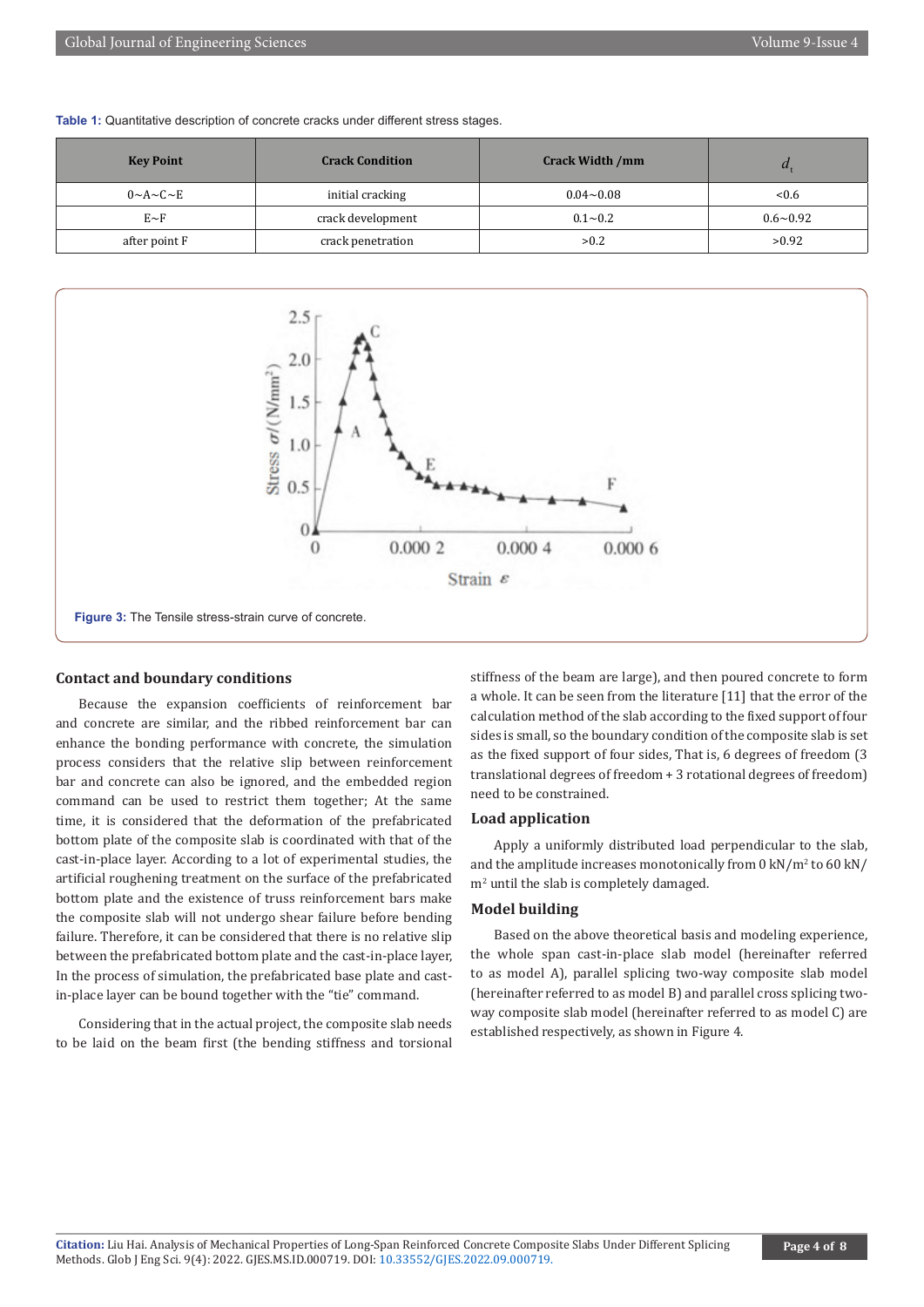

# **Finite Element Analysis Results**

# **Displacement analysis**

According to table 3.4.3 of "code for design of concrete structures Gb50010-2010", when the slab span meets  $7m \le l_0 \le 9m$ , the allowable deflection limit is  $l_0 / 250$ , that is, when the slab span is 8m, the allowable deflection limit is  $8000 \text{mm} / 250 = 32 \text{mm}$ , and the slab uniformly distributed load corresponding to the allowable deflection limit is the ultimate load.

Selecting the point with the largest deflection in the slab span and extracting the load displacement curve, as shown in Figure 5. The damage of concrete at the bottom of slab under ultimate load is shown in Figure 6.

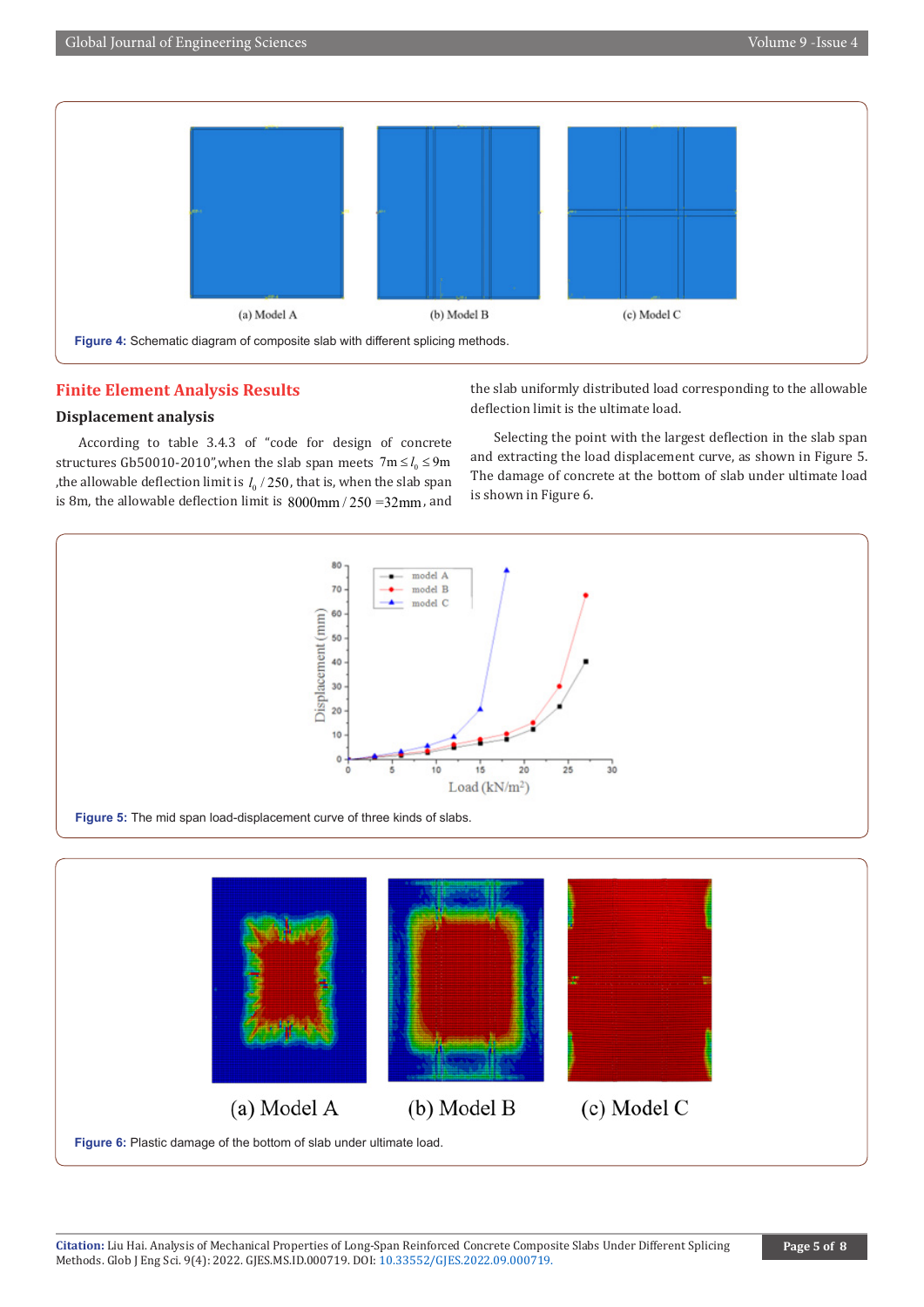It can be seen from Figure 5 that with the increase of the uniformly distributed load on the slab, the mid span displacement increases. When approaching the allowable deflection limit, if the load continues to increase, the displacement will have a sudden change. In general, under the same slab load, the mid span displacement of model A is the smallest, the model B is the second, and the model C is the largest. The ultimate load that model A can bear is about 25kN/m<sup>2</sup>. At this time, the concrete at the bottom of the slab is almost cracked. Continue loading will cause the mid span displacement change suddenly, it is very easy to cause the brittle failure of the slab; The ultimate load that model B can bear is very close to that of model  $A$  at about  $24kN/m^2$ , and at this time, almost all the bottom of the mid span composite slab is cracked, and it develops towards the side span composite slab and along the direction of splicing seam, and the area of concrete crack is obviously more than that of cast-in-place slab; The ultimate load that model C can bear is about 15.8 kN/m<sup>2</sup> , which is about 2/3 of the other two kinds of slabs. If the load continues, the mid span displacement will increase sharply. At this time, all the concrete in the tensile area at the bottom of the slab will crack and fail. To sum up, the seismic performance and integrity of composite slab are not as good as cast-in-place slab, but this gap will decrease with the increase of span. The reason is that the existence of truss reinforcement bar and anchor reinforcement bar will improve the

integrity of the composite slab, but the more the post cast strip is divided or divided in two directions, it will lead to the decline of the bearing capacity of the composite slab. Therefore, the post cast strip of composite slab should be divided in one direction and arranged at the position with less stress.

#### **Damage analysis**

**Model A:** The cloud diagram of damage distribution of cast-inplace slab is shown in Figure 7. It can be seen from the figure that in the initial cracking stage, with the increase of load, damage begins to appear at the middle of the bottom span of the cast-in-place slab, and there is no visible crack at the bottom of the slab. At this time, the uniformly distributed load of the slab is about 9kN/m<sup>2</sup>; With the increase of external load, the slab enters the crack development stage. There are  $0.1 \sim 0.2$ mm penetrating cracks at the bottom of the slab along the long side, and cracks visible to the naked eye in other directions. At this time, the maximum value of  $d<sub>r</sub>$  can reach 0.90, and the corresponding slab uniform load is about 21kN/  $m<sup>2</sup>$ ; As the load continues to increase, the slab enters the crack penetration stage. At this time, there are penetrating cracks greater than 0.2mm in all directions at the bottom of the slab, the value of d generally greater than 0.92, and the uniformly distributed load on the slab also reaches  $25kN/m^2$ . At this time, it is considered that all the concrete at the bottom of the slab has failed.



**Model B:** The cloud diagram of damage distribution of model B is shown in Figure 8. It can be seen from the figure that in the initial cracking stage, with the increase of load, damage begins to appear at the middle of the bottom span of the slab, and there is no visible crack at the bottom of the slab, with the maximum value of  $d_t$  at about 0.1. At this time, the uniformly distributed load on the slab is about  $9kN/m^2$ ; With the increase of external load, the slab enters the crack development stage, the through cracks whose width values 0.1~0.2mm appear in the mid span composite slab, and the visible cracks appear in the side span composite slab. At this time,

the maximum value of  $d_{t}$  can reach 0.90, and the corresponding slab uniform load is about  $21kN/m^2$ ; As the load continues to increase, the slab enters the crack penetration stage. At this time, the crack of the mid span laminated plate passes through the post cast strip and develops to the side span composite slab. There are penetrating cracks greater than 0.2mm in all directions at the bottom of the slab, generally the value of  $d_t$  is greater than 0.92, and the uniformly distributed load on the slab also reaches  $24kN/m<sup>2</sup>$ . At this time, it is considered that all the concrete at the bottom of the slab has failed.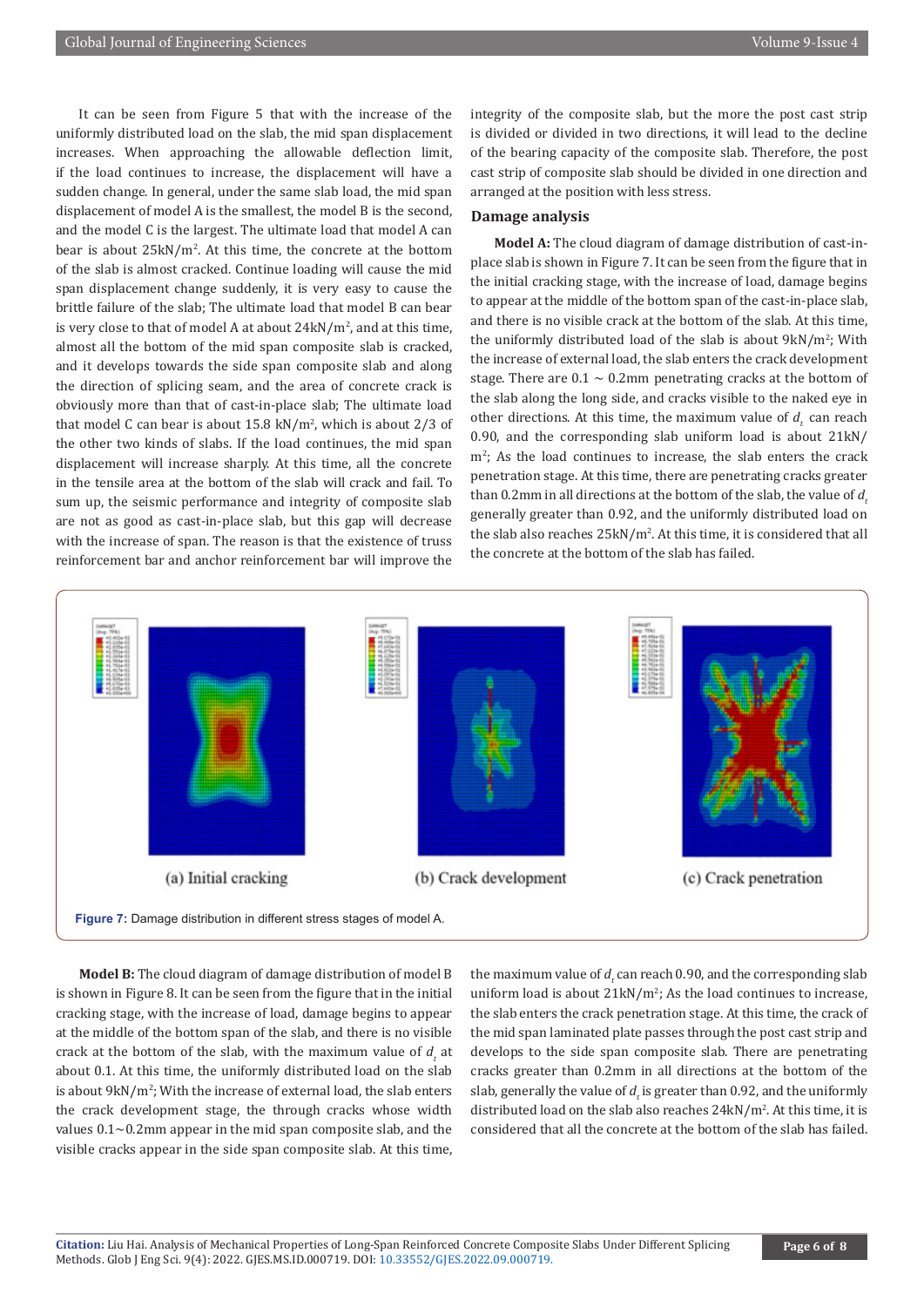

**Model C:** The cloud diagram of damage distribution of model C is shown in Figure 9. It can be seen from the figure that in the initial cracking stage, with the increase of load, damage begins to appear at the middle of the bottom span of the slab, and there is no visible crack at the bottom of the slab, with the maximum value of *d*, at about 0.2. At this time, the uniformly distributed load on the slab is about 6kN/m<sup>2</sup>; With the increase of external load, the slab enters the crack development stage, through cracks with the width of  $0.1$  $\sim$ 0.2mm appear in the middle span composite slab along the short side splicing seam direction, and there are almost no cracks

in the side span composite slab; As the load continues to increase, the slab enters the crack penetration stage. At this time, the crack of the mid span composite slab passes through the post cast strip and develops to the side span composite slab. There are penetrating cracks greater than 0.2mm in all directions at the bottom of the slab, but the most serious cracks are the two composite slabs in the middle span, with the maximum value of  $d$  reaching 0.95 and the uniformly distributed load on the slab reaching  $15 \text{kN/m}^2$ , At this time, it is considered that all the concrete at the bottom of the slab is invalid.



#### **Stress analysis**

The cloud diagram of stress distribution for the three kinds of slabs in the crack penetration stage is shown in Figure 10. It can be seen from the figure that in the crack penetration stage of castin-place slab, the maximum stress is concentrated around the slab. The reason is that the four sides of the slab are fixedly supported, and the edge of the slab is in a compression state. With the increase of load, the compressive stress gradually increases; At the same

time, the maximum tensile stress at the bottom of the slab is always concentrated in the middle of the span or around the splicing seam, and an obvious stress concentration area is formed between the splicing seam, which is also in line with the above damage analysis results. The splicing seam is always the weak area of the composite slab. The number of splicing seams should be reduced and arranged at the position with less stress as far as possible.